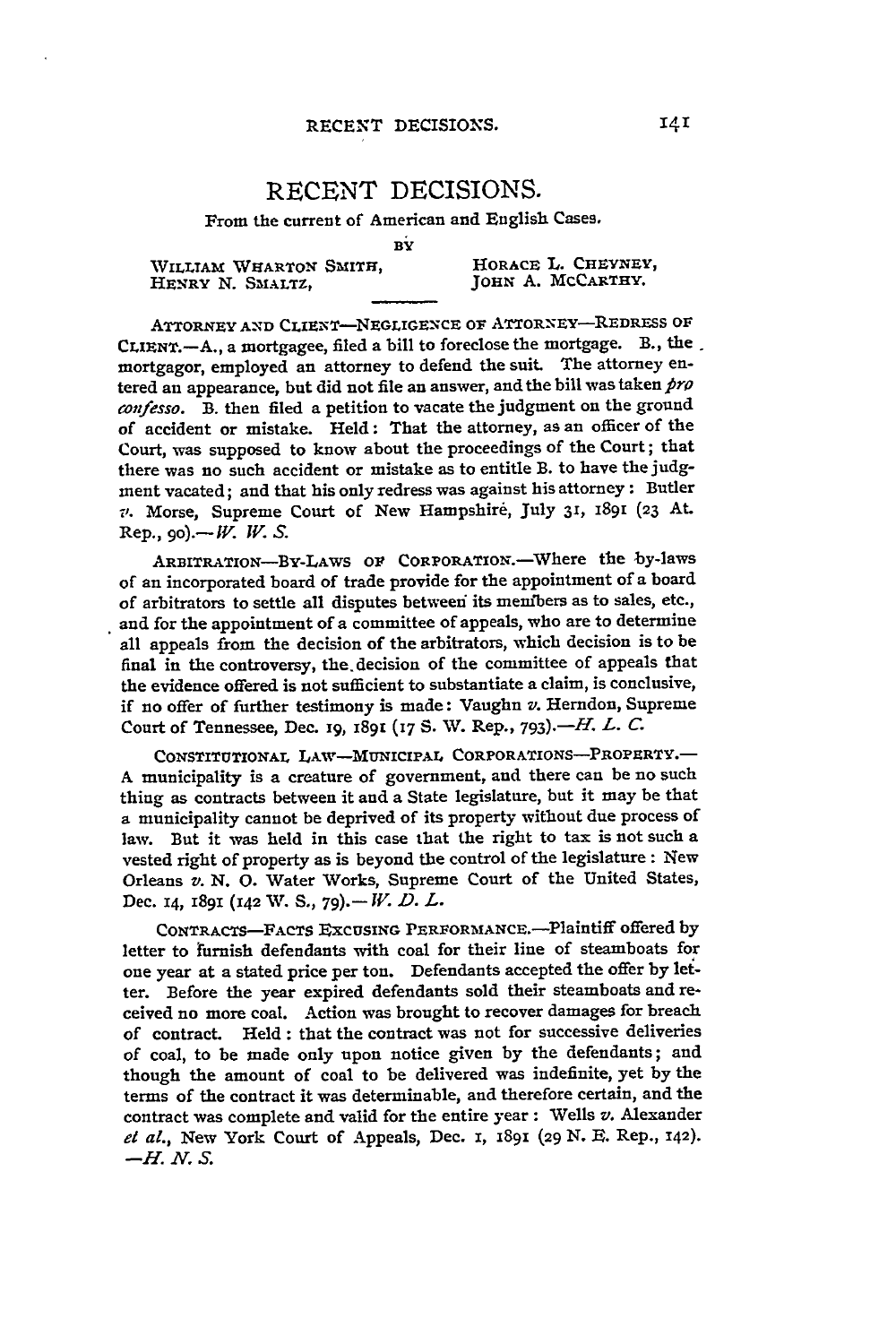CORPORATIONS-ACTION BY STOCKHOLDER-POWER OF ONE TO SUE IN HIS OWN NAME TO ENFORCE A RIGHT OF THE CORPORATION.--Complainant owned stock in the S. Co., of which A. was the president and B. the treasurer. A. also owned stock of the company for which lie had not paid. Complainant sued the S. Co.; together with A. and B. to compel A. to pay into the treasury of the company the value of the stock issued to him. It appeared that a majority of the directors were hostile to complainant and partisans of A., and would have refused to enforce the right of the corporation in the present case, or opposed any litigation brought for that purpose. Held: That under such circumstances one stockholder could bring suit in his own name to enforce a right of the corporation without first requesting the directors to sue: Knoop *v.* Bolimrich *el al.,* Court of Chancery of New Jersey, Nov. 24, 1891 (23 At. Rep., 118).-*W. W. S.* 

DIsCOVERY-PHYSICAL EXAMINATION OF PARTY.-The statutes which confer upon common law courts the power to compel discovery and inspection of books and papers, do not confer upon the courts power, at the instance of the defendant, to compel the plaintiff, in an action for personal injuries, to submit, in advance of the trial, to an examination by surgeons appointed by the Court: McQuigan *v.* Delaware, L. & V.. R. R. Co., New York Court of Appeals, Dec. I, 1891 **(29** N. **E.** Rep., *235).-H. N. S.*

HUSBAND AND WIFE-DIVORCE-ALIMONY.-Complainant brought an action of divorce against his wife, the bill alleging that when he married her she was already married to another man. The defendant admitted this fact. In the course of the trial defendant made an application for alimony and counsel fees, *pendente lile.* Held : That a woman cannot be the wife *de facto* or *de jure* of two husbands at the same time, and, therefore, defendant was not the wife of the complainant; and that an order for alimony and counsel fees could only be made in favor of a wife, and, therefore, defendant was not entitled to such an order: Freeman *v.* Freeman, Court of Chancery of New Jersey, Dec. 15, **1891 (23** At. Rep., 113). - *W. W. S.* 

JUDGMENTS-EFFECT OF IN COLLATERAL ACTION.-A. assigned a note held by him to B., guaranteeing its payment. B. transferred it to D. as collateral security, and then made an assignment for the benefit of creditors. D. brought suit against A. on his guarantee, and secured a judgment for the full amount of the note, which was considerably more than B.'s indebtedness to him. Execution was had on the judgment and *nulla bona* returned. D. then filed a bill against A. for the discovery of his property and the appointment of'a receiver, making the assignee B. one of the defendants. A. subsequently transferred his interest in the note to R., another defendant on the record. R. filed a cross bill against D., asserting his title to the note. Held: That the suit of D. against **A.)** though judgment was recovered for the full amount of the note, was only conclusive to the amount of the debt due by A. to B., and, therefore, R., who offered to pay this amount, could show that the consideration for the transfer cf the ncte to B. was illegal; and, in spite of the previous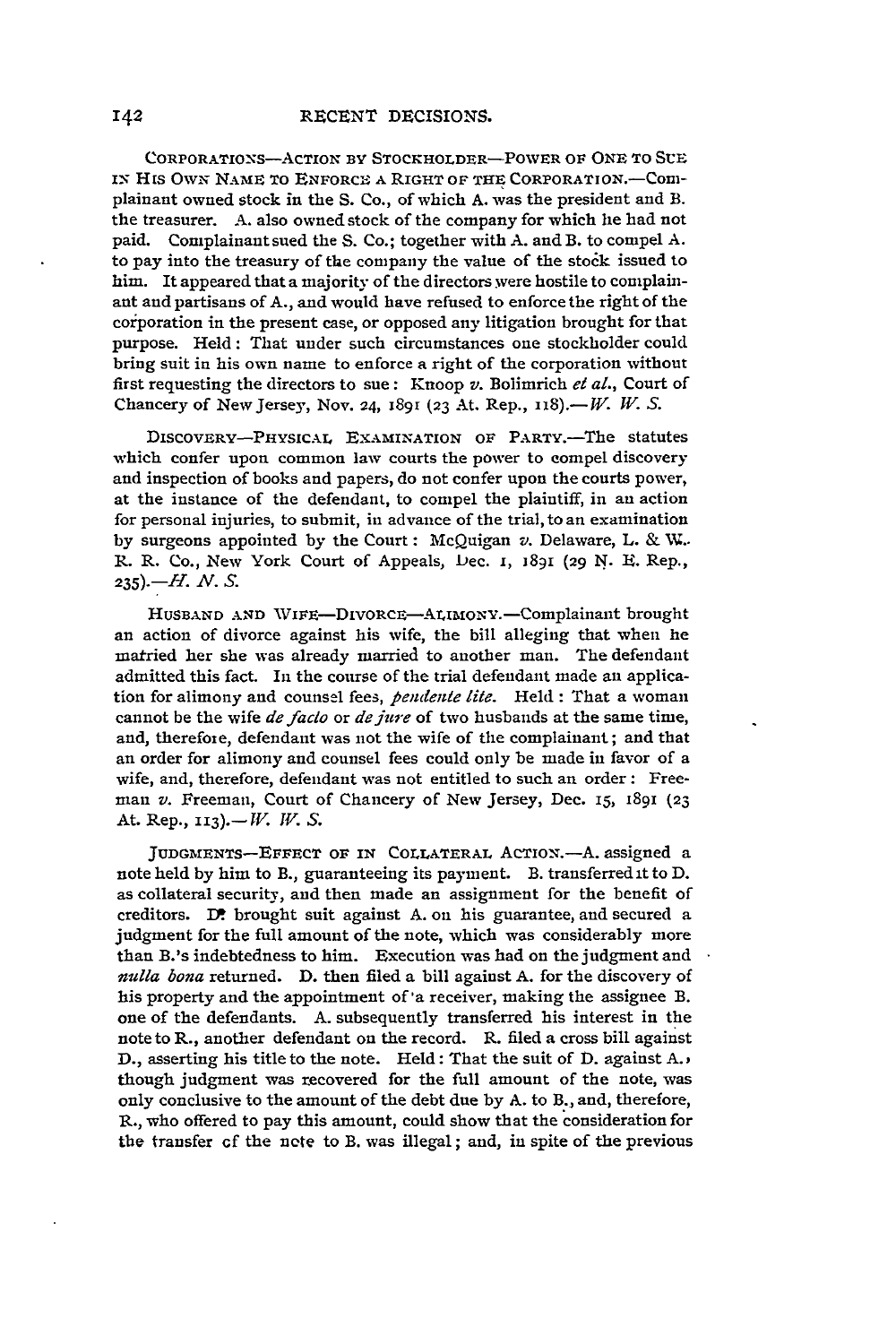action, the equitable title to the note was vested in him : Pearce *v.* Rice, Supreme Court of the United States, December **7,** 1891 (42 **U. S., 28).-W.** *D. L.*

JURISDICTION-SUPREME COURT OF THE UNITED STATES.-The Supreme Court of the United States has no jurisdiction over an appeal from Circuit Court taken September 19, 1891, from a decree entered July **7,1 890,** in a case where the jurisdiction of that Court depended upon the diverse citizenship of parties: Wauton *v.* DeWolf, Supreme Court of the United States, December 21, 1891 (141 **U. S.,** 138).- *IV. D. L.* **•**

MORTGAGES--DECREE OF SALE.-In a proper case a Court of Equity **has,** the power to so mould its decree as to order a sale **of** mortgaged premises to satisfy that part of the debt which is due, and preserve the lien upon the premises in the hands of the purchaser as to that part of the debt which has not matured: Penna. R. R. Co. v. Allegheny Valley R. R. Co., United States Circuit Court, Western District of Pennsylvania, August **31, 189i** (48 Fed. Rep., I39)-H. **.** *C.*

PRINCIPAL **AND** AGENT-RATIFICATION-BENEFITS **OF CONTRACT.** -The defendant's husband, in consideration of one dollar, conveyed to lier land subject to a mortgage that was about to be foreclosed. The plaintiff afterward advanced money to the husband to discharge this mortgage on the faith of his promise, which he made without defendant's knowledge or consent, that a mortgage should be executed to secure the plaintiff. The mortgage was paid off **by** the husband; but when the defendant was requested to execute a mortgage as security for the loan, she refused. She paid, nevertheless, the recording fees for the discharge of the mortgage, and obtained from the mortgagee a release. Held: That the defendant's acceptance of the benefits accruing from her husband's unauthorized promise was a ratification of his act, and equity would compel her to execute a mortgage to the plaintiff for the amount of his loan: New York Court of Appeals, October **27,** 1891 (29 *N.* **E.** Rep., 228).-IH. *Ar . S.*

PUBLIC IMPROVEMENTS-ESTOPPEL.-The plaintiff, having joined in a petition to grade and improve a street abutting upon his premises, and having paid the assessment without objection, is estopped from claiming damages on the ground that the improvement dammed a watercourse, and so overflowed his land: Hembling *v*. City of. Big Rapids, Supreme Courtoof Michigan, December 21, 1891 (50 N. W. Rep., 741).-*. A. mcC.*

RAILROADS-PAYMENT BY RECEIVER FOR MATERIALS.-- Where persons have furnished supplies and materials necessary for the running of a railroad, and interest has been paid on mortgage bonds or permanent improvements made out of the earnings of the road during the period when such debts were contracted, the Court which has appointed a receiver will order the amount so used for interest or improvements to be brought in for this class of creditors, either from the earnings in the hands of the receiver, or, failing these, from the *corfius* of the property: Finance Co. of Penna. *v.* Charleston C. & C. R. R. Co., U. S. Circuit Court, Dist. South Carolina (48 Fed. Rep., *i88.-H. L. C.*